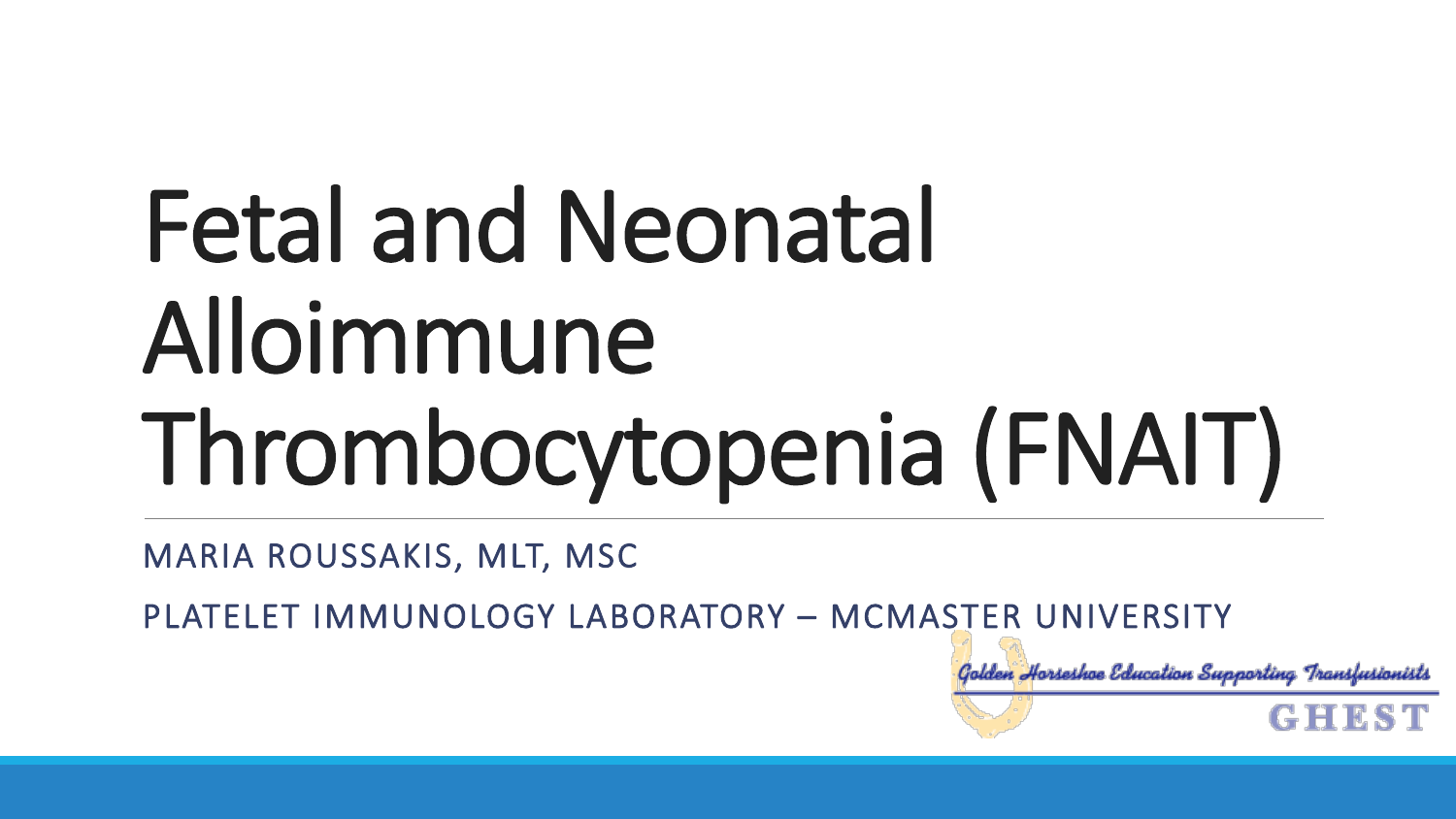### Case Study - Presentation

Pre-term neonate was born with severe thrombocytopenia (<10 x  $10^9$ /L), causing bruising and bleeding.

A cord blood sample is sent for investigation of FNAIT, along with maternal and paternal blood samples. In a set of the sample of the same set of the same set of the same set of the same set of the same set of the same set of the same set of the same set of the same set of the same set of the same





naitbabies.org



GHEST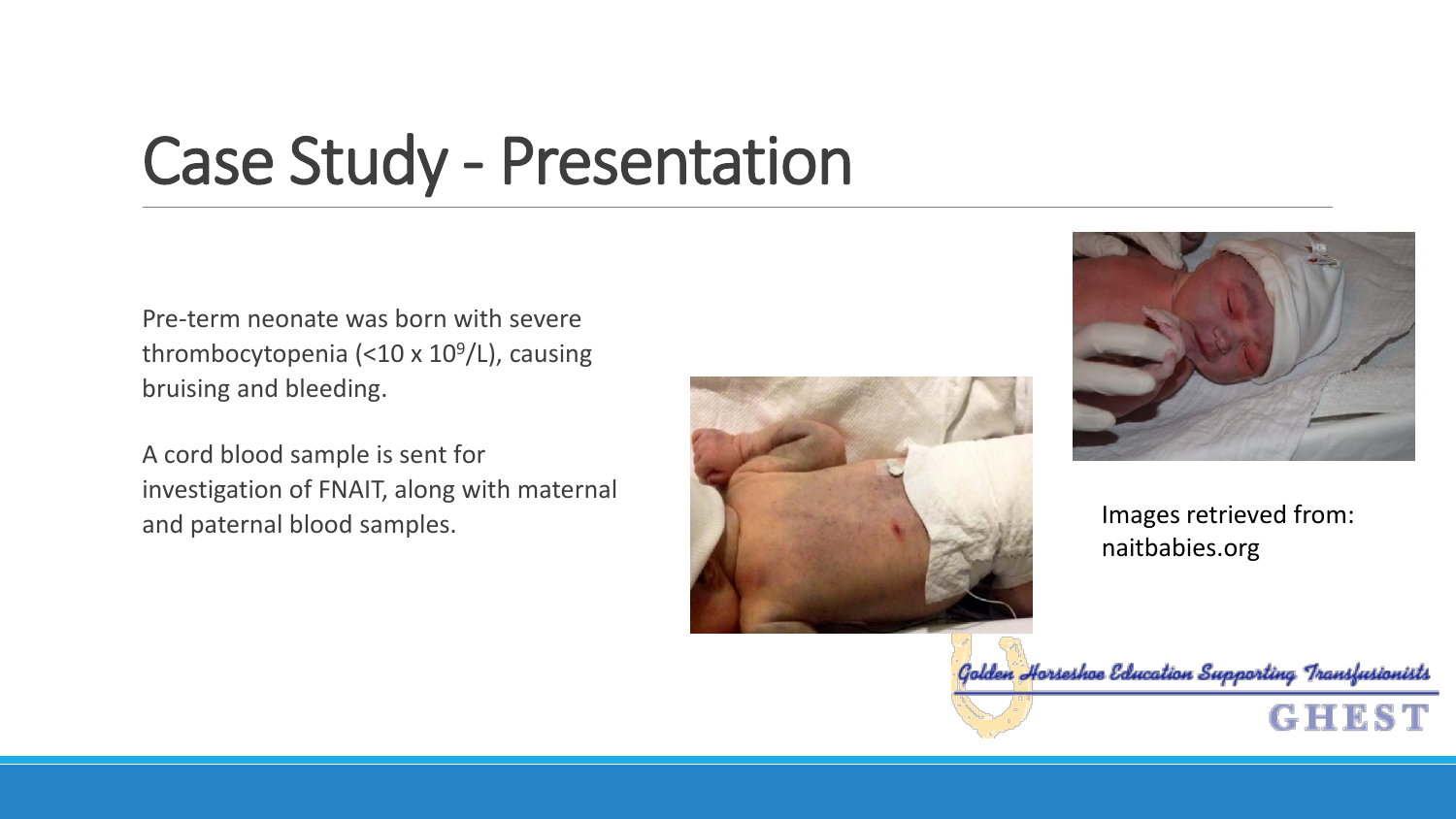### Introduction

Fetal and neonatal alloimmune thrombocytopenia (FNAIT):

oIncompatibility between fetal and maternal platelet antigens.

o Stimulates production of maternal IgG antibody that crosses the placenta, causing fetal thrombocytopenia

oOccurrence of FNAIT ∼1 in 1000 births

Two goals in diagnostic testing for FNAIT:

1. Detect incompatibility between maternal and fetal platelet antigens by HPA genotyping.

2. Detect the presence of maternal platelet alloantibodies.

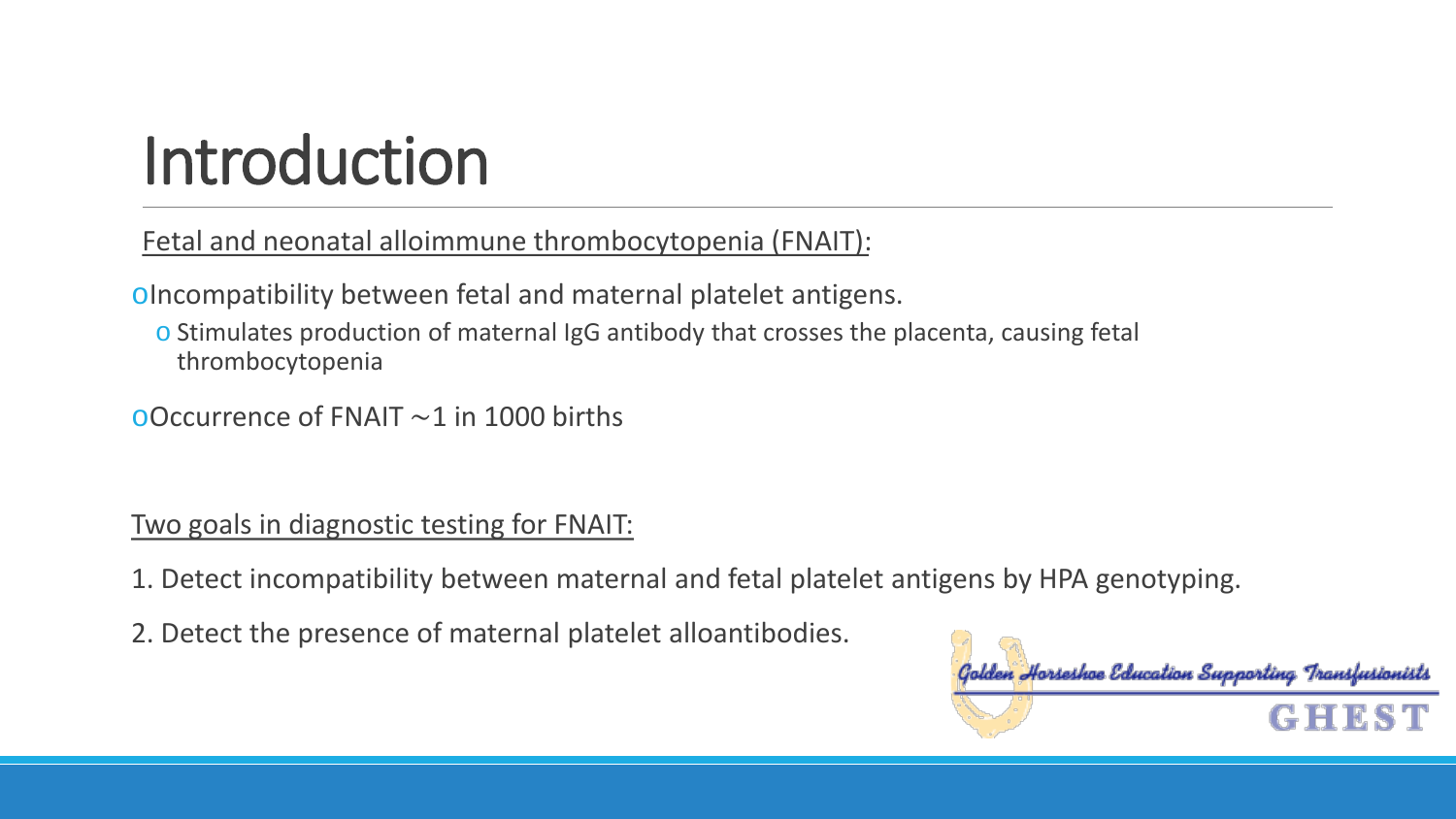## Pathophysiology

- oHuman Platelet Antigens (HPAs) are expressed by the fetus as early as 16 weeks gestation.
- oFetal platelets can enter maternal circulation and alloimmunization occurs with the production of IgG antibodies against incompatible HPA type. o Antibodies cross the placenta and target fetal platelets, and are cleared by reticuloendothelial system.
- oMost children affected by FNAIT do not have clinically significant bleeding. o However, 20% of cases result in intracranial hemorrhage
	- o Fatal and can result in long-term neurological impairment
- oAssociated incompatible antigen is associated with the severity of the disease.
	- o HPA-1a & -3 incompatibility: severe thrombocytopenia & bleeding
	- o HPA-5a, -5b, -15a, & -15b: rarely cause severe disease





Golden Horseshoe Education Supporting Transfusionists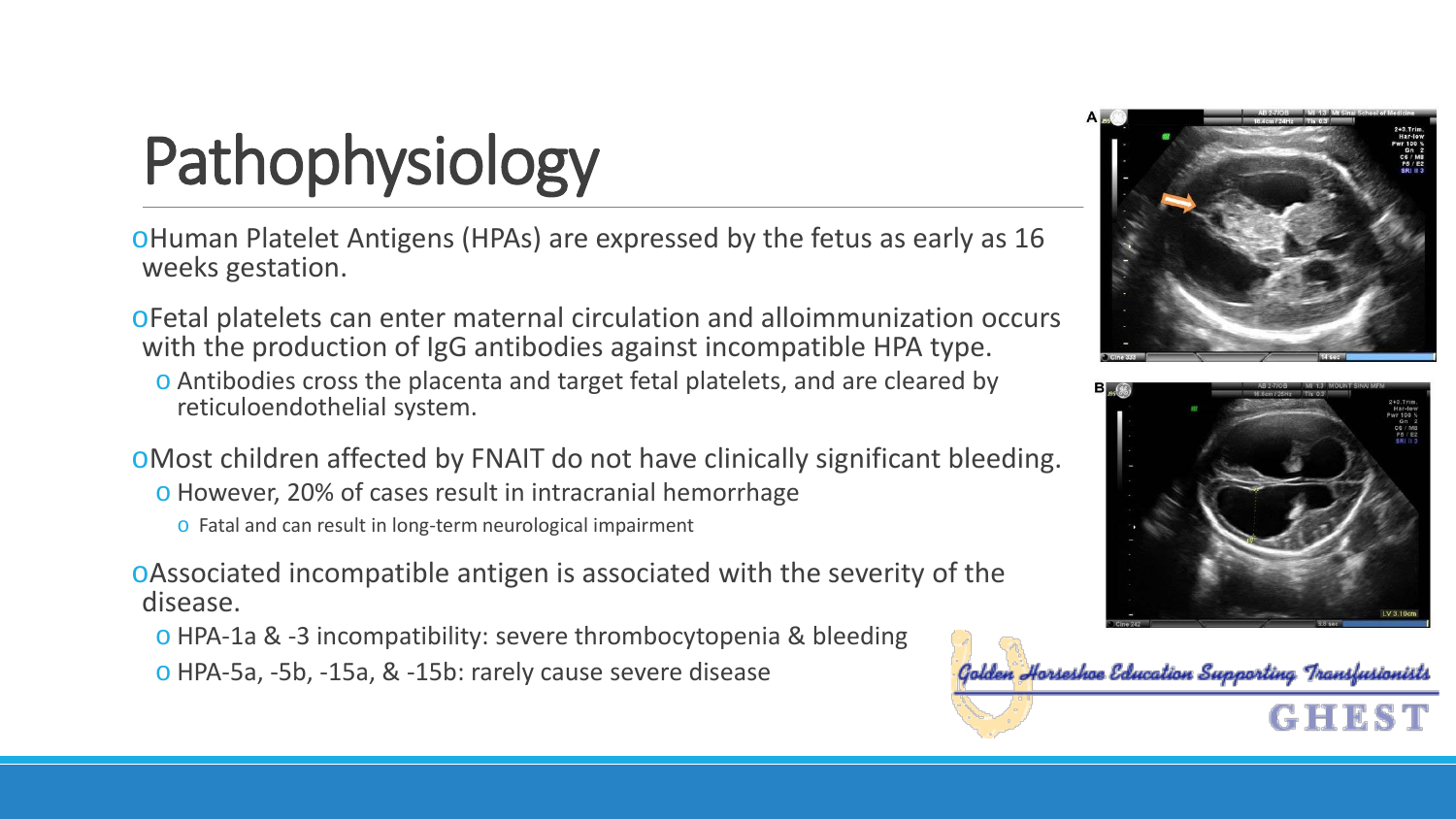### Question 1

Which of the following HPA antigen incompatibilities is the most common cause of FNAIT?

- a) HPA-1a
- b) HPA-3a
- c) HPA-5b
- d) HPA-15a

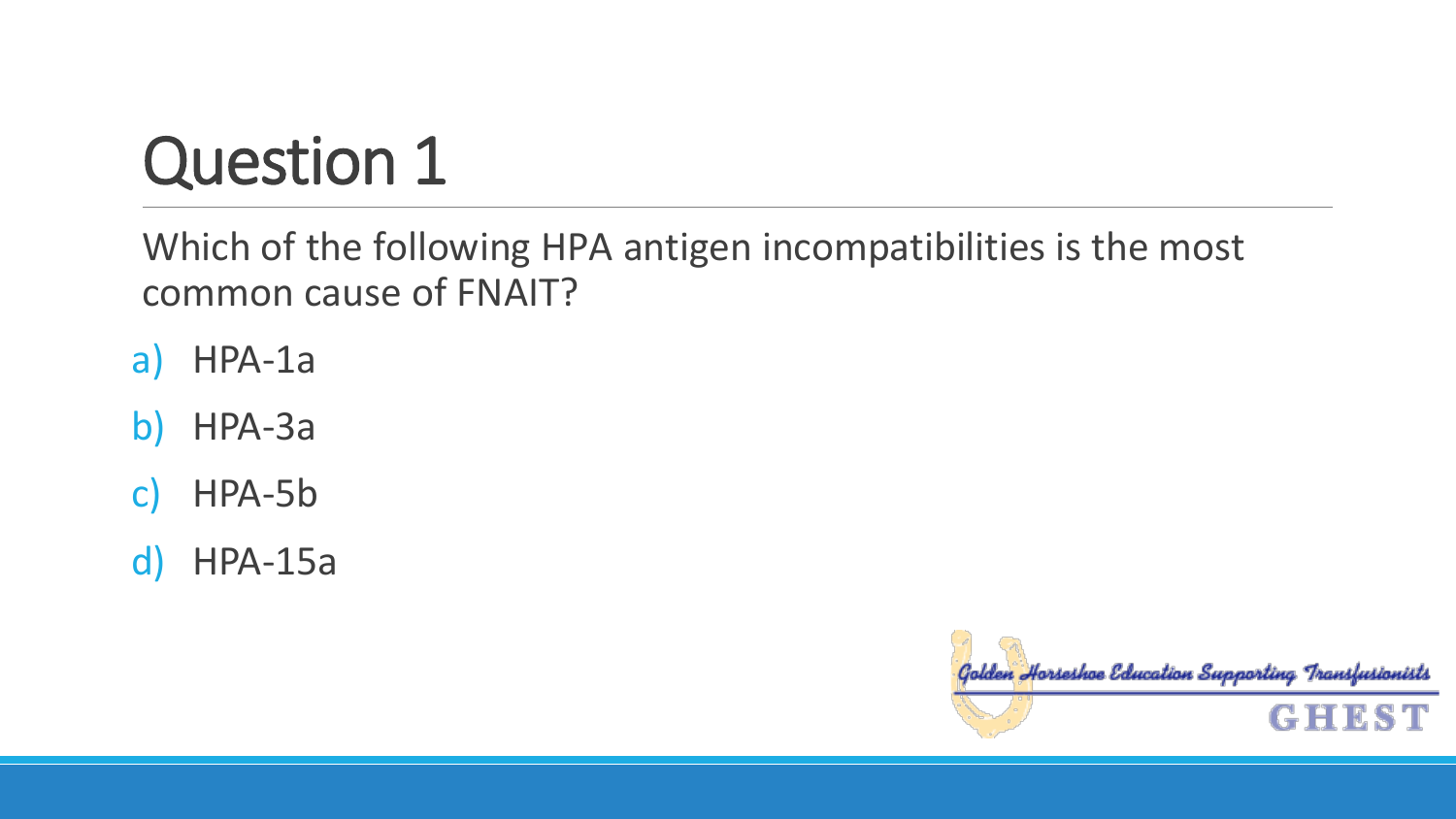## Human Platelet Antigen (HPA)

oAntigens present on platelet surface glycoproteins.

oPolymorphisms due to single nucleotide change (SNP) or in-frame deletion.

oHPA genotyping performed using **PCR techniques**



Figure: Curtis & McFarland (2013)

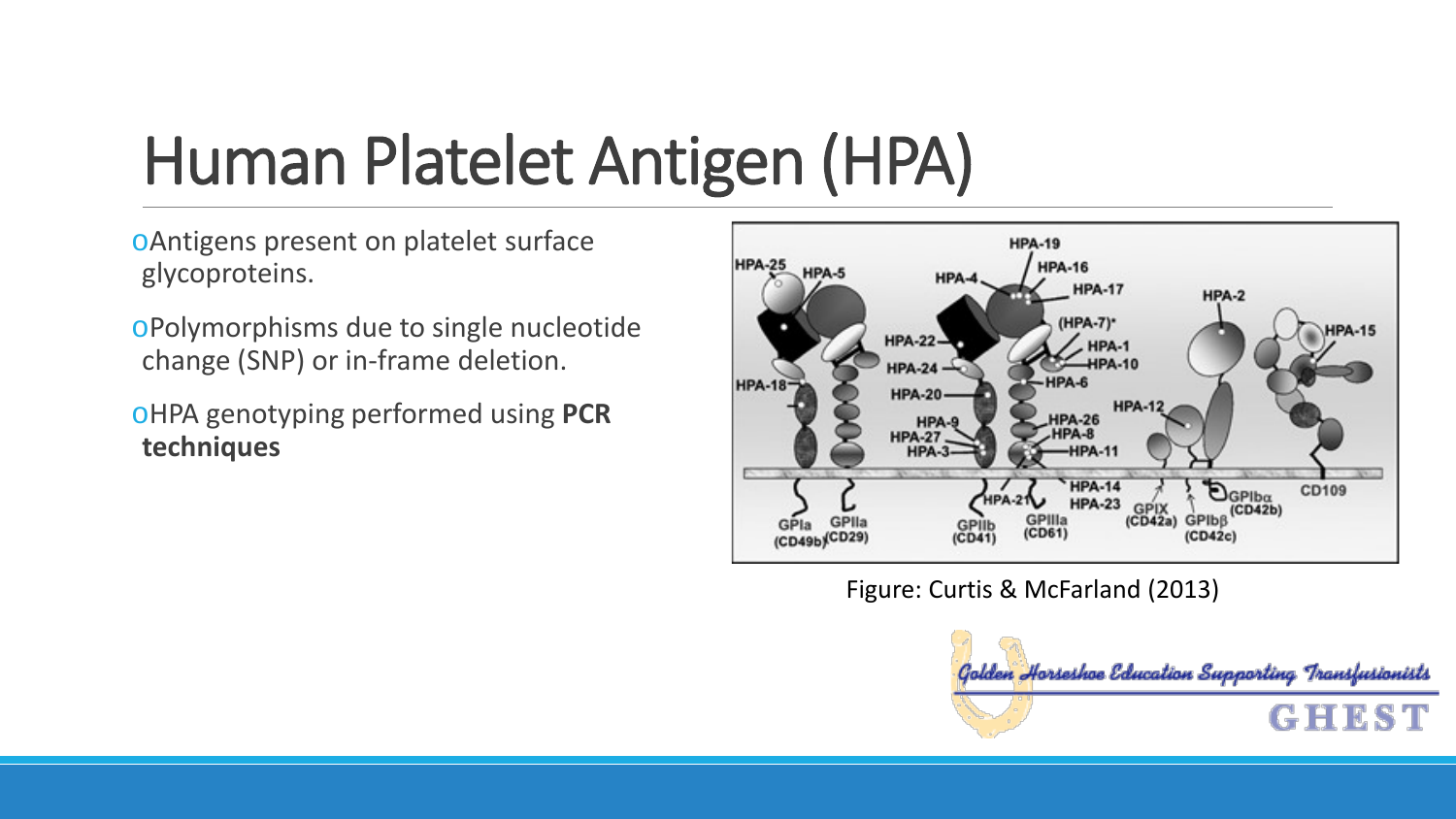

Fully automatable on the QIAcub

### Laboratory Testing – DNA Extraction

- o DNA extracted from maternal, paternal, and neonatal/fetal blood samples by solid phase extraction
	- o Use spin columns for trapping DNA and removing contaminants
	- o Buffers lyse cells in sample and precipitate DNA using ethanol (DNA is trapped in filter in spin column)
	- o Wash buffer wash away contaminants
	- o DNA is eluted in solution for long-term storage
- o DNA concentration & purity:
	- o Measure absorbance at 260 nm (for DNA) & absorbance at 280 nm (protein)
	- o Ratio of A260/A280 determines purity
	- o Optimal DNA purity: 1.8-2.0

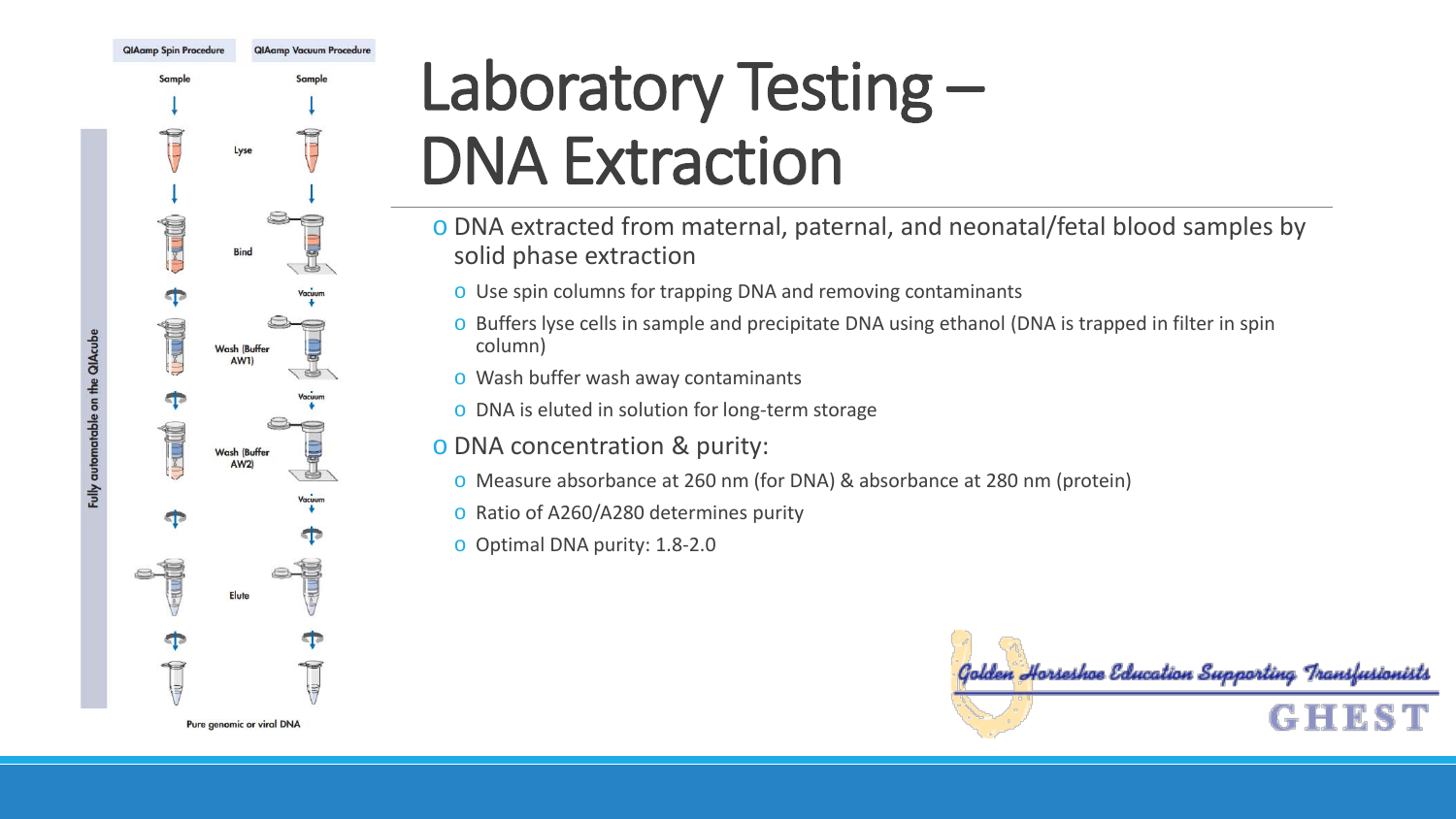### Question 2

What would result in a A260/A280 of 1.6?

- a) RNA contamination
- b) Protein contamination
- c) Incorrect buffers used
- d) Incorrect sample type

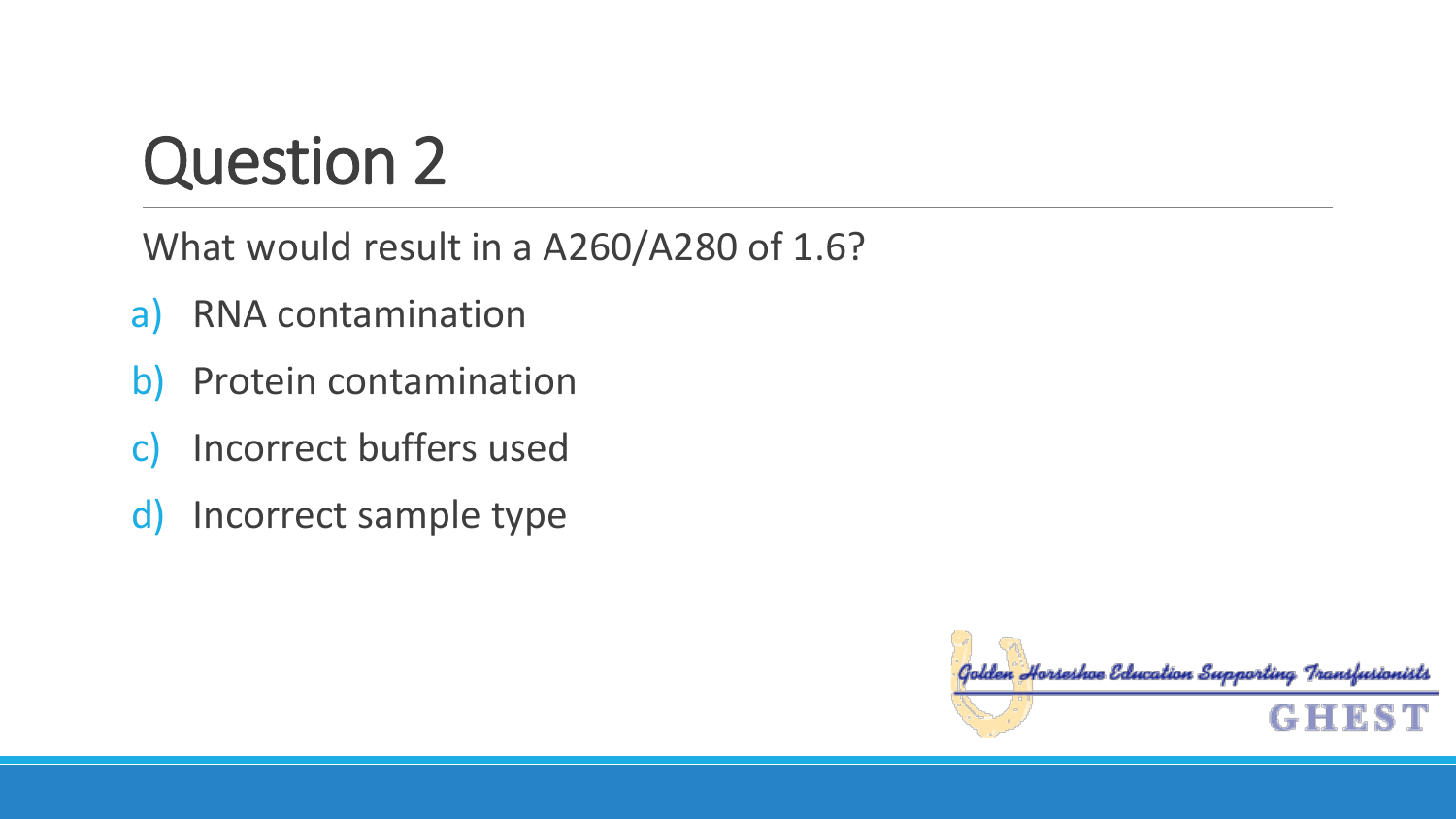### Laboratory Testing – PCR & DNA Gel Electrophoresis

oOnce DNA is extracted and the purity is determined, it can be amplified using SSP-PCR & visualized in DNA gel electrophoresis.

oPrimers specific to the HPA polymorphisms anneal and amplified the DNA in a thermocycler

oAfter amplification, DNA is visualized on gel agarose electrophoresis based on length of product

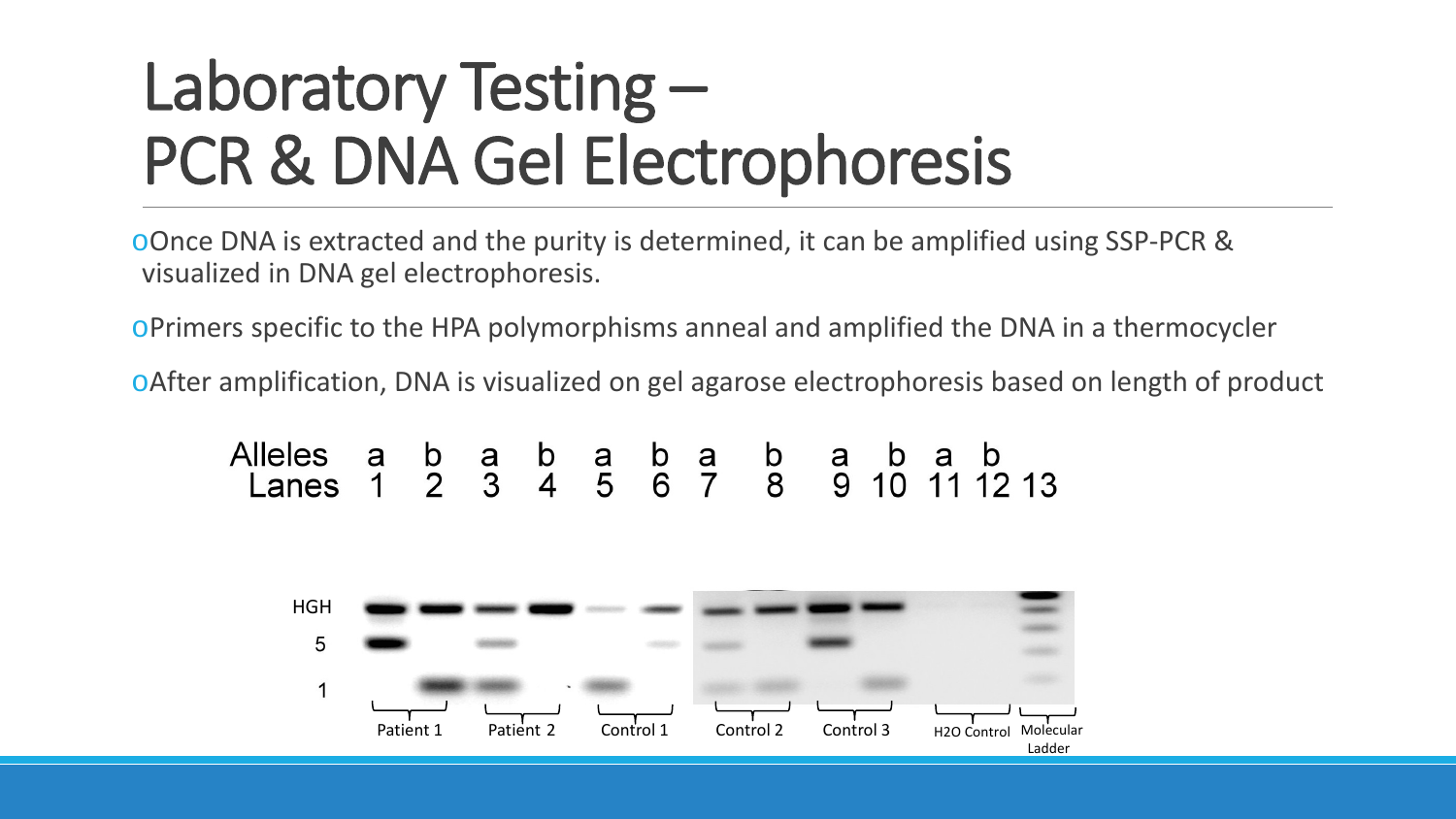### Other Laboratory Techniques



### **Bead Chip Microarray by Equation 2 A POS 49 and Chip Microarray qPCR using Fluorescent Probes**

#### **Fluorescent Probe-Based Real Time PCR (qPCR)**



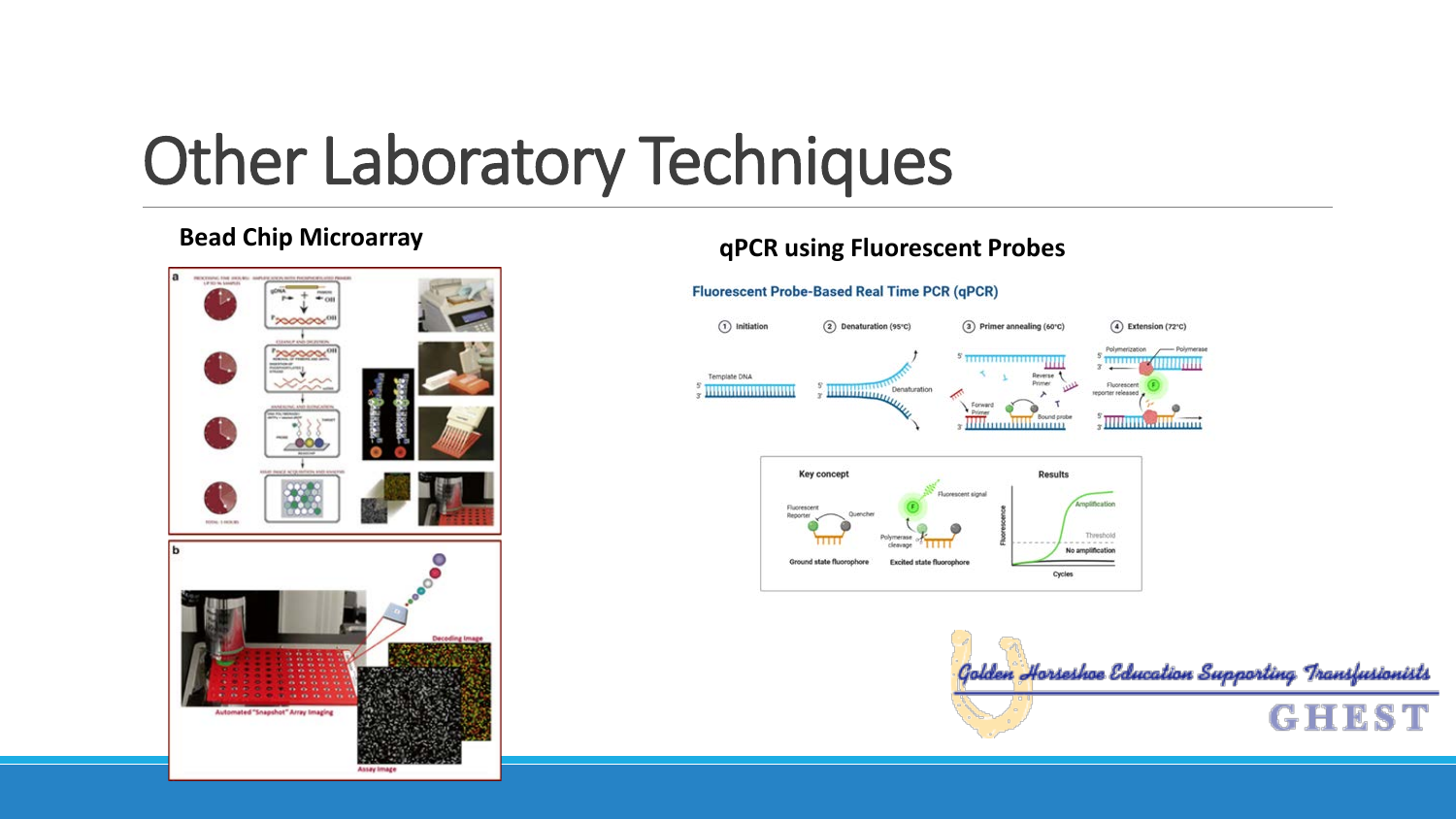### Case Study - HPA Genotype Results

**Maternal genotype:** 1bb,2aa,3bb,5aa,6aa,9aa,15bb

**Paternal genotype:** 1aa,2aa,3ab,5aa,6aa,9aa,15bb

**Neonatal genotype:** 1ab,2aa,3bb,5aa,6aa,9aa,15bb

### **Question 3: Are there incompatibilities between mother and neonate?**Golden Horseshoe Education Supporting Transfusionist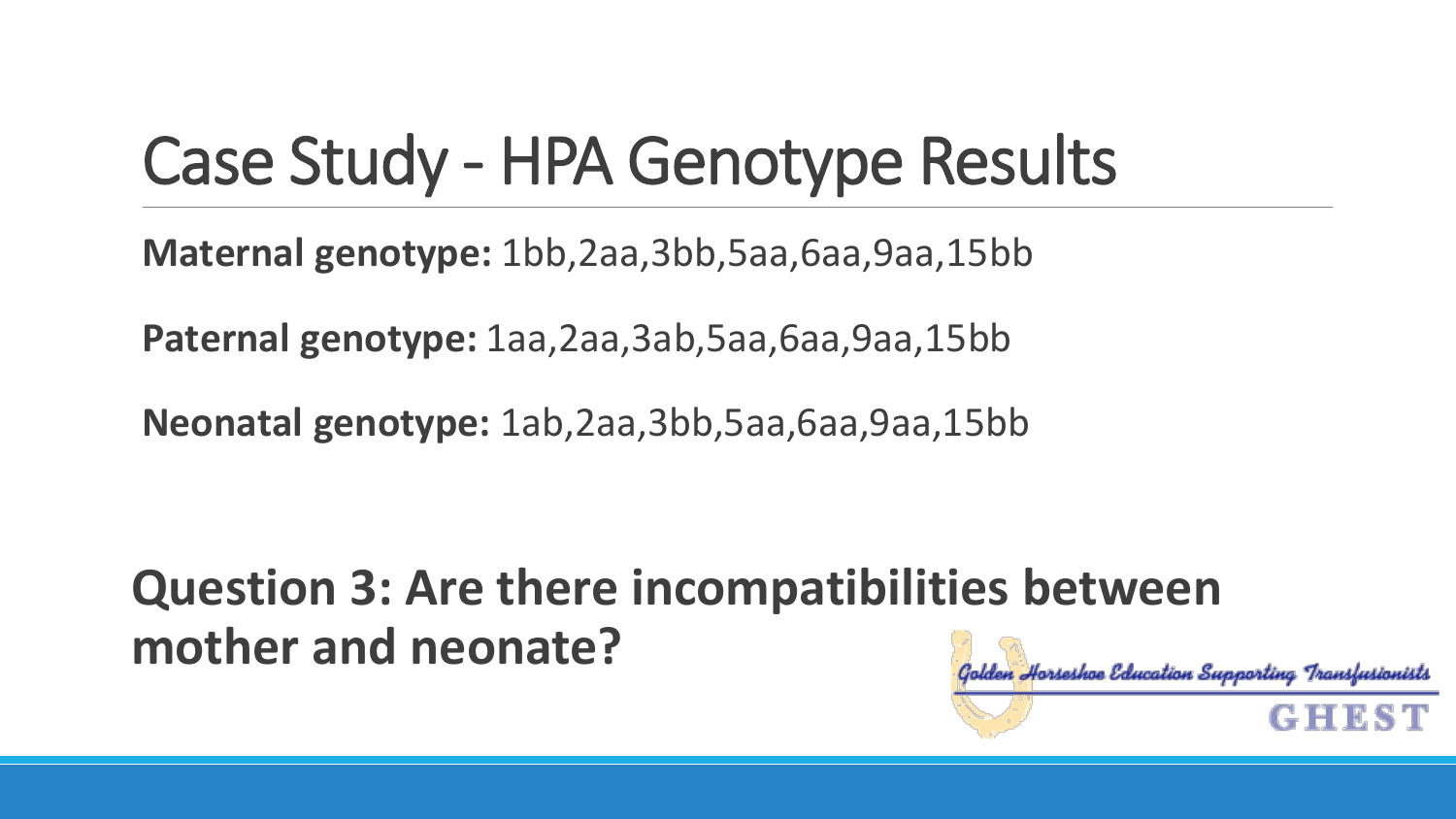### Case Study - HPA Genotype Results

**Maternal genotype:** 1bb,2aa,3bb,5aa,6aa,9aa,15bb

**Paternal genotype:** 1aa,2aa,3ab,5aa,6aa,9aa,15bb

**Neonatal genotype:** 1ab,2aa,3bb,5aa,6aa,9aa,15bb

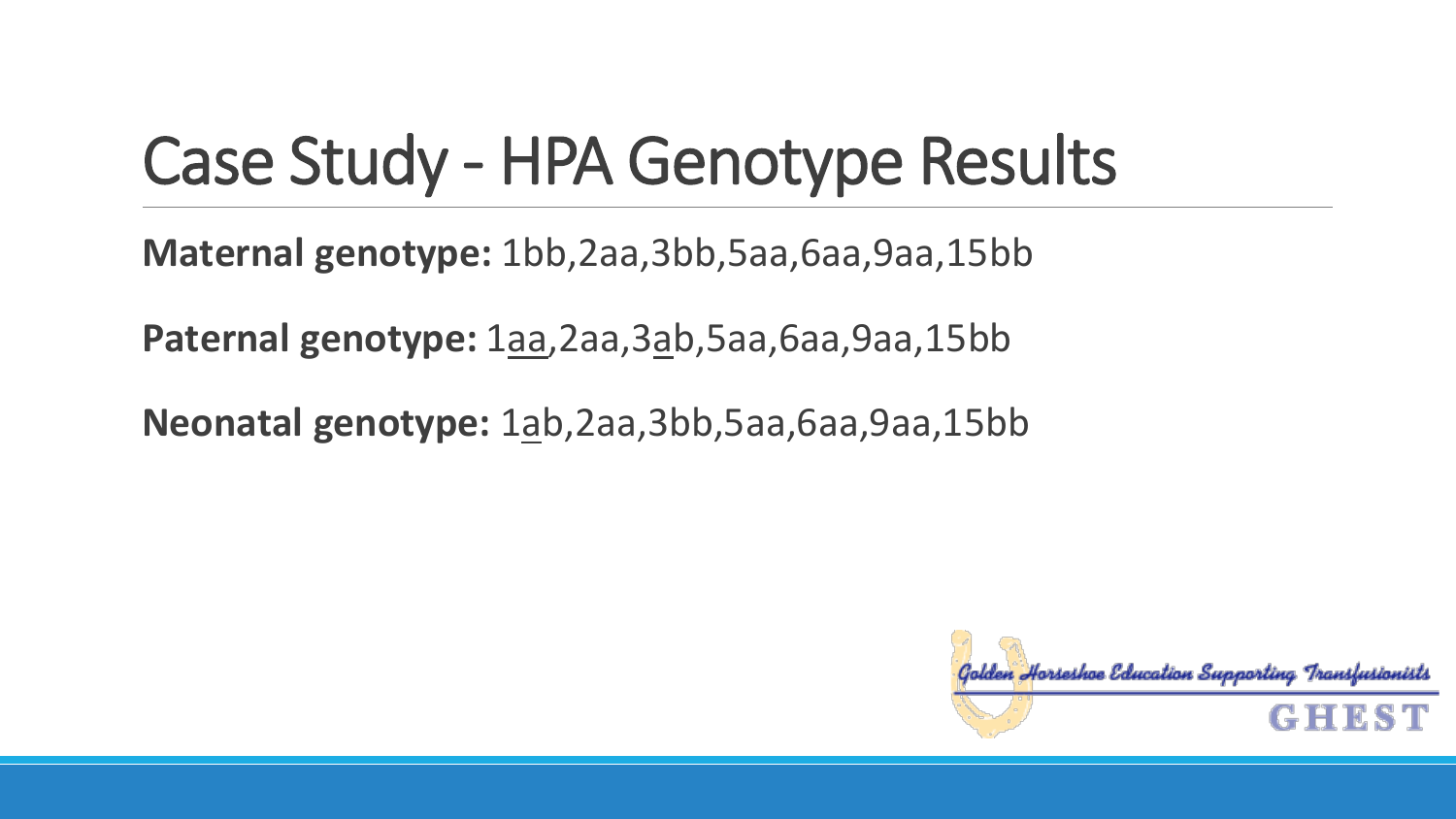### Laboratory Testing for Platelet Antibodies

Platelet glycoprotein-specific assays

oEnzyme Linked Immunosorbent Assay (ELISA):

o Commonly used

o Easy to perform

o Limitations: cannot detect new HPA antibodies, more costly

oRadioimmunoprecipitation (RIP):

o Higher sensitivity

o Can detect new antibodies

o Limitations: cost, technical expertise required, handling radioactive materials



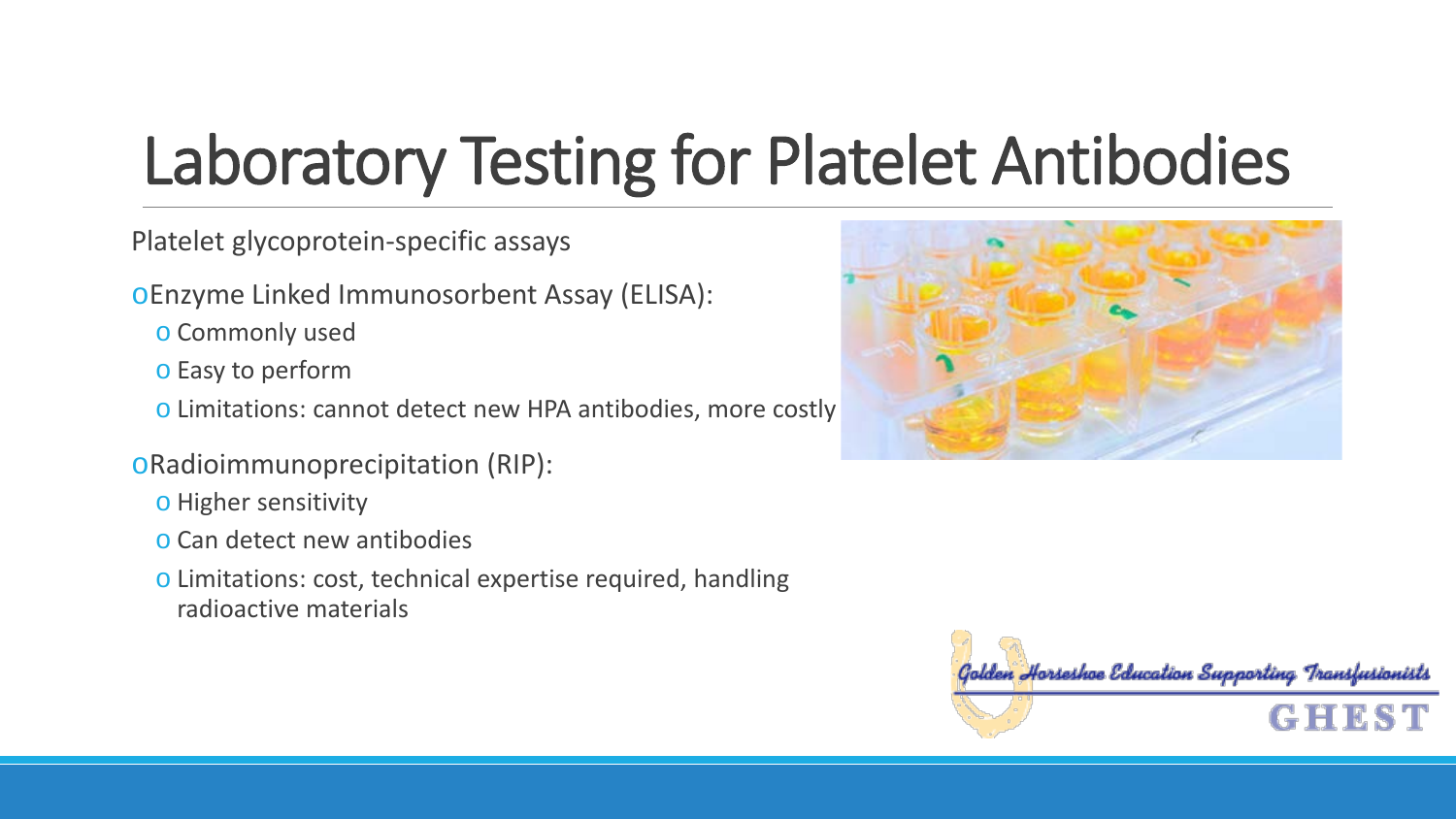### Other Laboratory Techniques



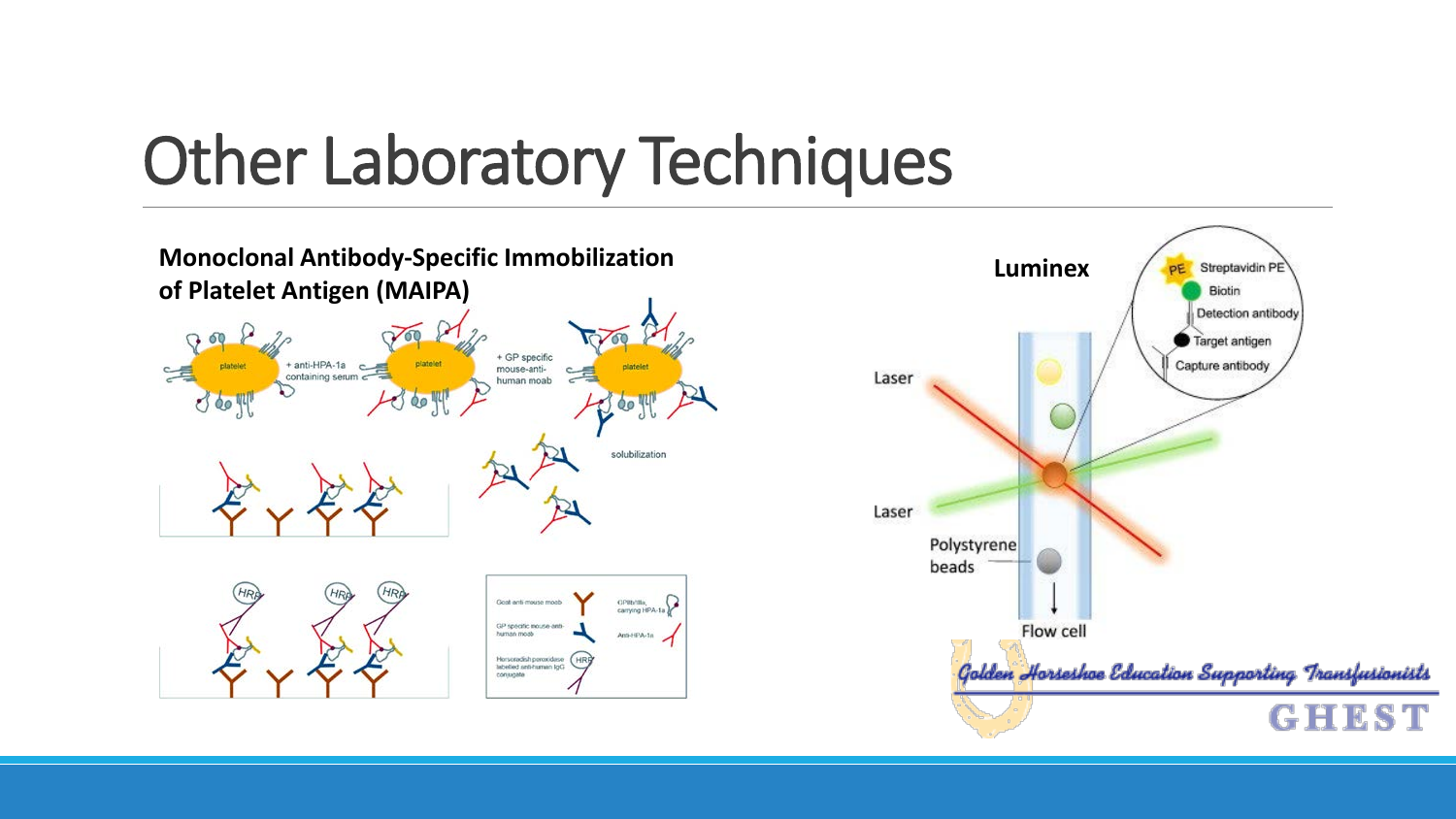### Case Study - HPA Antibody Results

Based on testing performed by ELISA kit and in the RIP assay, **anti-HPA-1a** was detected in the **maternal** serum.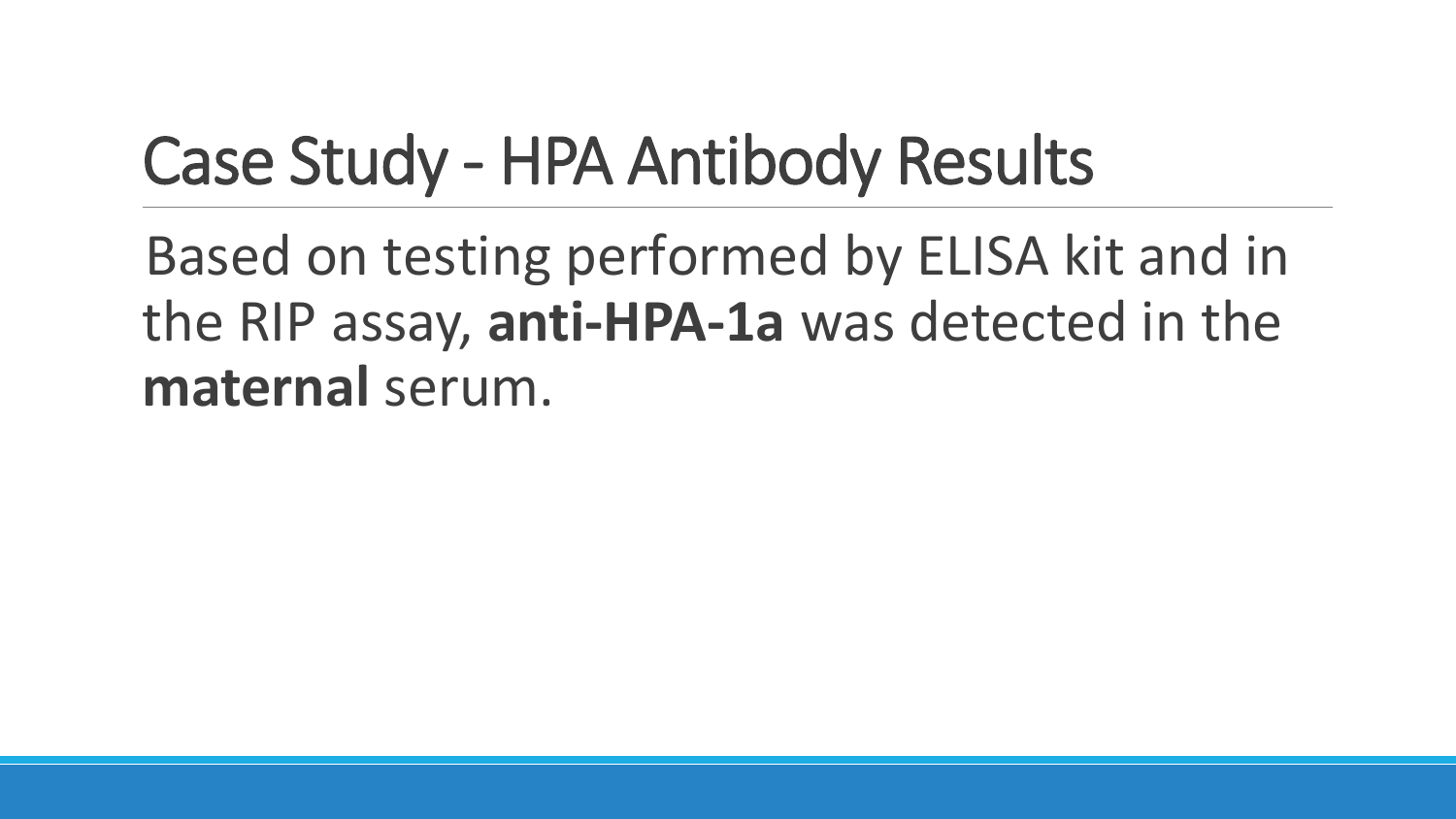### Question 4

Which disease is considered the red cell counterpart to FNAIT?

- a) Autoimmune hemolytic anemia
- b) Drug-induced hemolytic anemia
- c) Delayed hemolytic transfusion reaction
- d) Hemolytic disease of the fetus and newborn

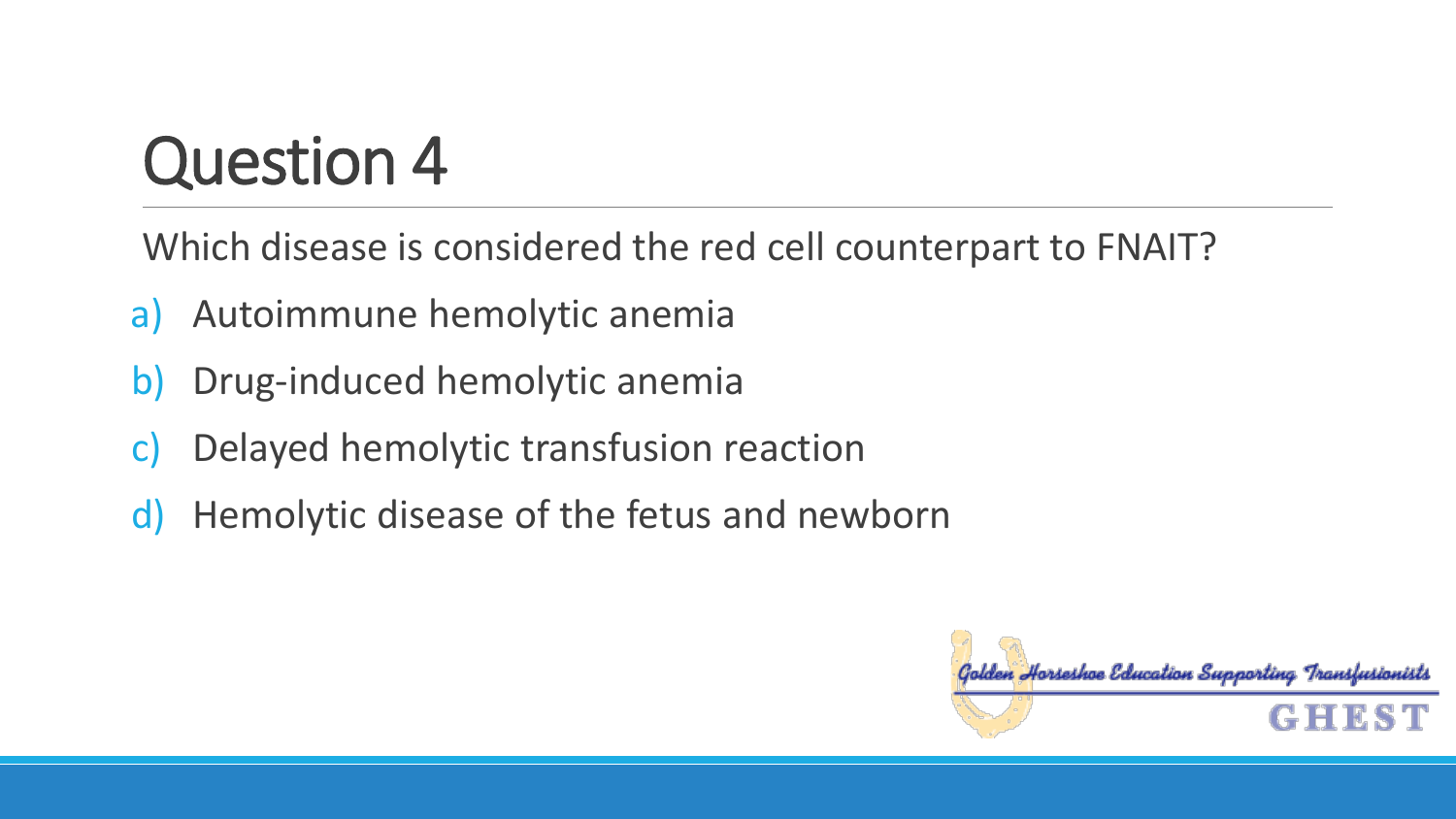### HDFN vs. FNAIT

|                                                     | <b>HDFN</b>                                          | <b>FNAIT</b>                                           |
|-----------------------------------------------------|------------------------------------------------------|--------------------------------------------------------|
| Maternal alloimmune sensitization of IgG antibodies | Yes                                                  | Yes                                                    |
| Fetal/neonatal symptoms                             | Anemia, cardiac failure,<br>erythroblastosis fetalis | Thrombocytopenia, bleeding,<br>intracranial hemorrhage |
| Are first pregnancies affected?                     | <b>No</b>                                            | Yes                                                    |
| Screening programs available?                       | Yes                                                  | <b>No</b>                                              |

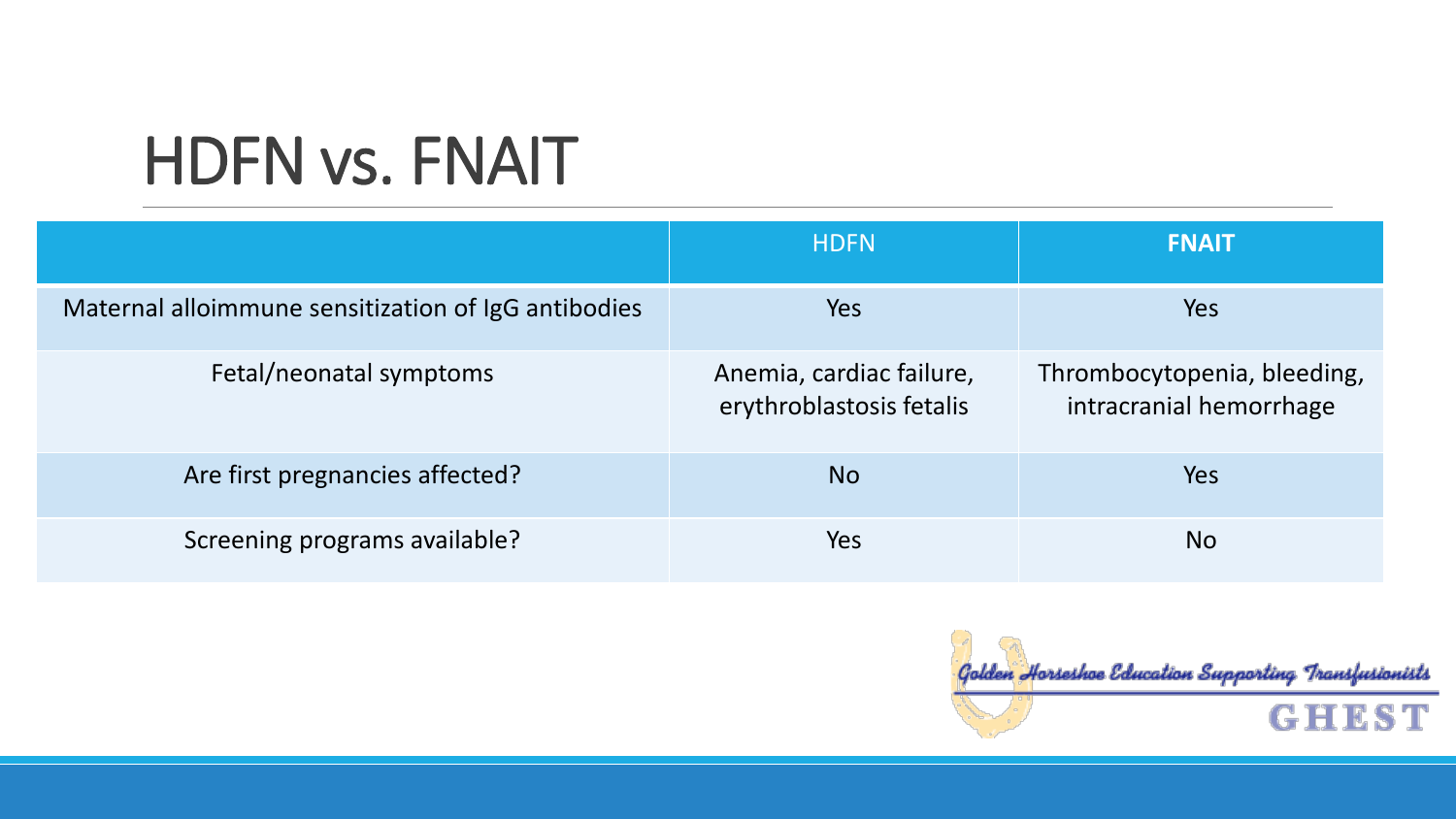### Treatment

#### oIVIG

- o Women with infants previously affected with FNAIT:
	- o Previous fetus with ICH: antenatal dose of IVIG 2 g/kg at 12-16 weeks
	- o No previous fetus with ICH: antenatal dose of IVIG 1 g/kg at 20-26 weeks
- o Neonates:
	- o IVIG 1 g/kg

#### oPlatelets

#### o Neonates:

- o To treat severe thrombocytopenia and/or bleeding
- o HPA antigen negative for antibody identified
	- o If not readily available, random donor platelets can be given

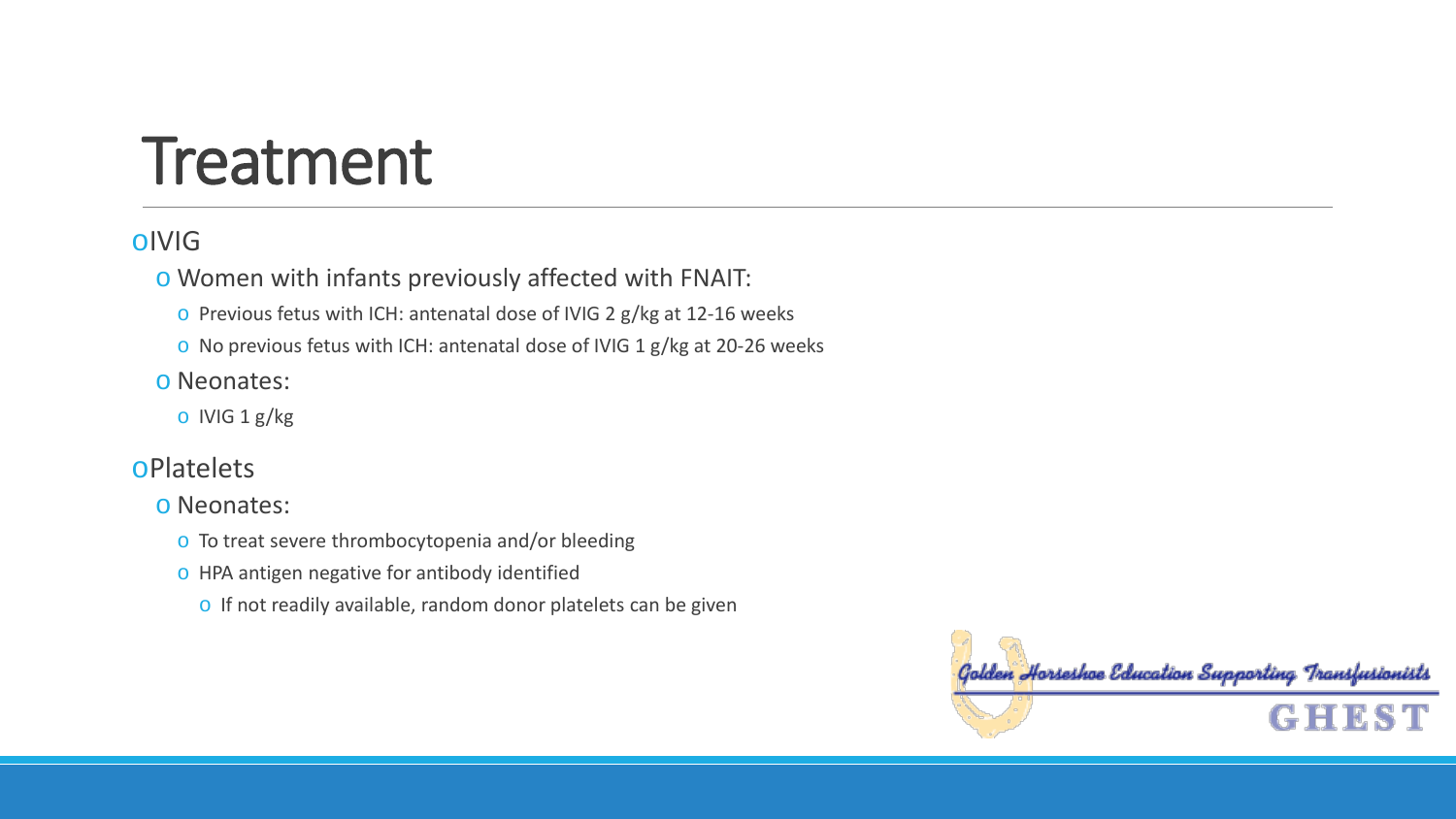### Case Study - Treatment

oIn our case study, neonate was given three platelet transfusions

◦ Not much improvement in platelet count

oIVIG given & platelet count improved drastically

**Future pregnancies:**

- oMother closely monitored: IVIG given antenatally
- oC-section: HPA-1bb platelets available